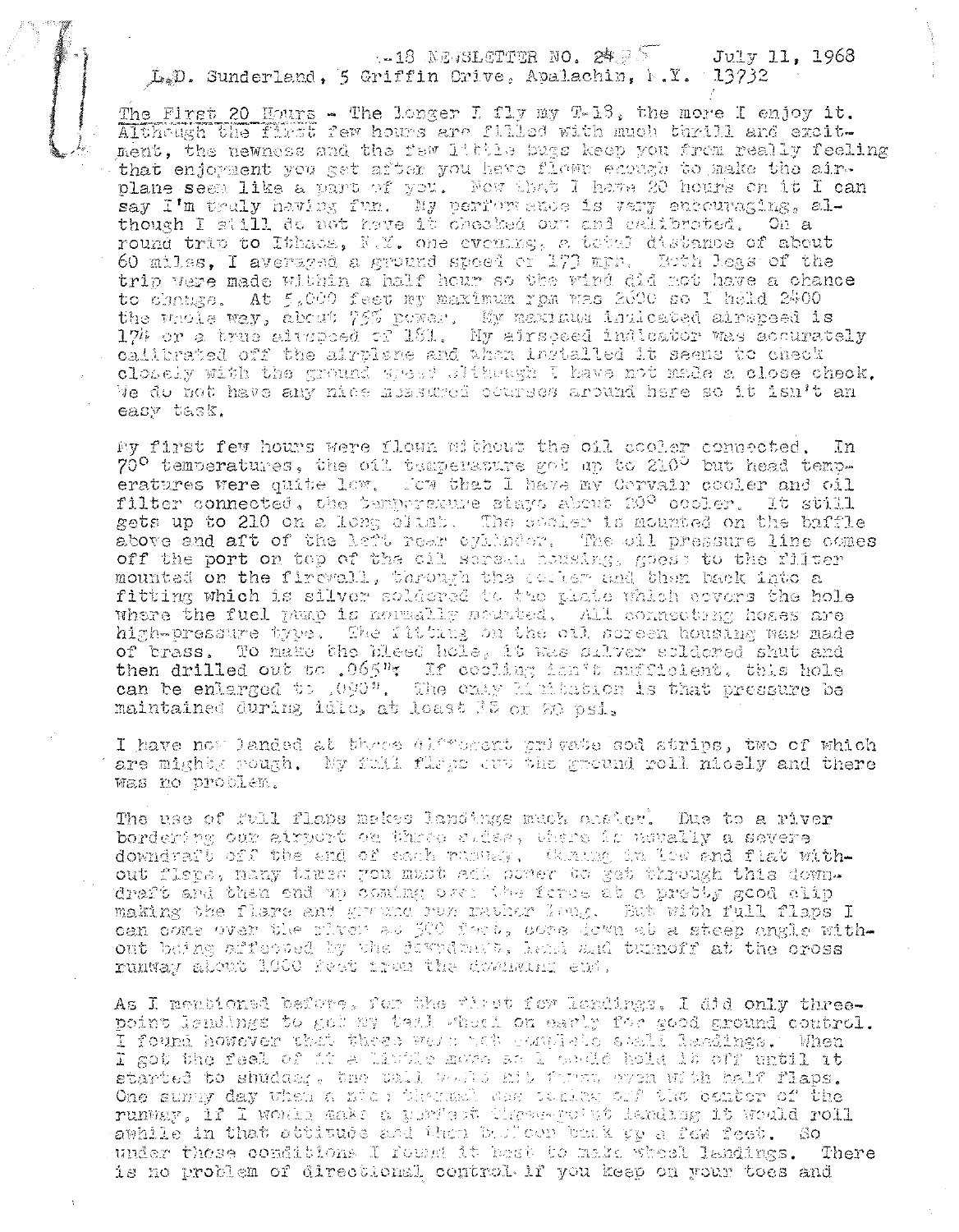don't start waving at spectators or enjoying the scenery until it stops rolling. But then what conventional gear airplate doesn't fall. into that category. (Or should we tail draggers call ourselves "unconventional" now that we are probably outnumbered?)

Hy induction system seemed to be causing a Rutle problem because at wide open throttle the highest RPU and the smoothest operation could be achieved when the carrierencr heat butterfly valve was in the  $\frac{1}{2}$  open position. This position almost completely opens both the cool air and hot air ducts to the carburetor inlet. This seems to confirm John's contention that certain airframe manufacturer's induction boxes are pure junk. I solved this problem by renoving the airoraft type filter and in flight using straight-in unfiltered air. On the ground I leave on earb heat which brings in air through the automative type filter.

I am quite happy with straight sticks. It isn't necessary to bend the sticks unless a center console is used between the panel and the tunnel. For maximum confort, 1 strongly recommend against hanging anything under the panel except the throttle. The throttle does fit very nicely under the parel and I think it is much handier there than when located at the top of the panel.

At an early date I got the idea that the roll-over bar should be a bit higher for better visibility so I made the roll-over bar 3/4" higher than as shown in the plans. I am very happy with my visibility and my performance doesn't seem to be too bad. I am not stre how strongly I would recommend it unless you are on the tall side. I can only say I am satisfied with mine.

The left exhaust statk cracked, was repaired with a big patch, and then cracked again. So now I have added a dlagonal brace from one of the fuel pump attachment bolts (I don't use a fuel pump) down to the left stack just forward of the noint where it atill. the cowling. So far, this seems to have done the job. I plan to also add a brace tying the two stacks together just before they exits the couling. A friend's Swift with a 150 Lycoming engine and a cross-over exhaust system has no support for the stacks exempt for a tube that the two together at the ends. He has had no problems. My right stack has caused me no problema, apparently because the hose connection from the heat muff and the air box is so short that it helps support it. Hake the stacks long enough to bicar the botton skin by nearly an inch to prevent exhaust streaks on the fuselage.

A number of people have ended up with fairly high friction in the horizontal tail pivot bearings. I also have some friction there al-<br>though it doesn't bother me any. The reason is apparently not misalignment of the two fluttings since the bolts slip in easily. Rather it is a slight binding between the 509 aduninum fittings and the 4130 steel fitting riveted to the frame. If you haven't made your bushings yet, I suggest that they be made on the high side of the tolerance in length. Otherwise, just a build-up of paint on the fittings may cause interference. Friction in the tail bearings depreases longitudinal stability. The higher the friction, the more forward the aft  $c.n$ . limit must be moved.

I strongly recommend that you design your cowling attachments so the entire cowling can be removed without removing the prop. After 10 hours of operation I discovered that my alternator belt was a bit loose so I had to remove the prop to get the coming off. Ruch to my surprise, the loose belt was caused by a nice crack in the alternator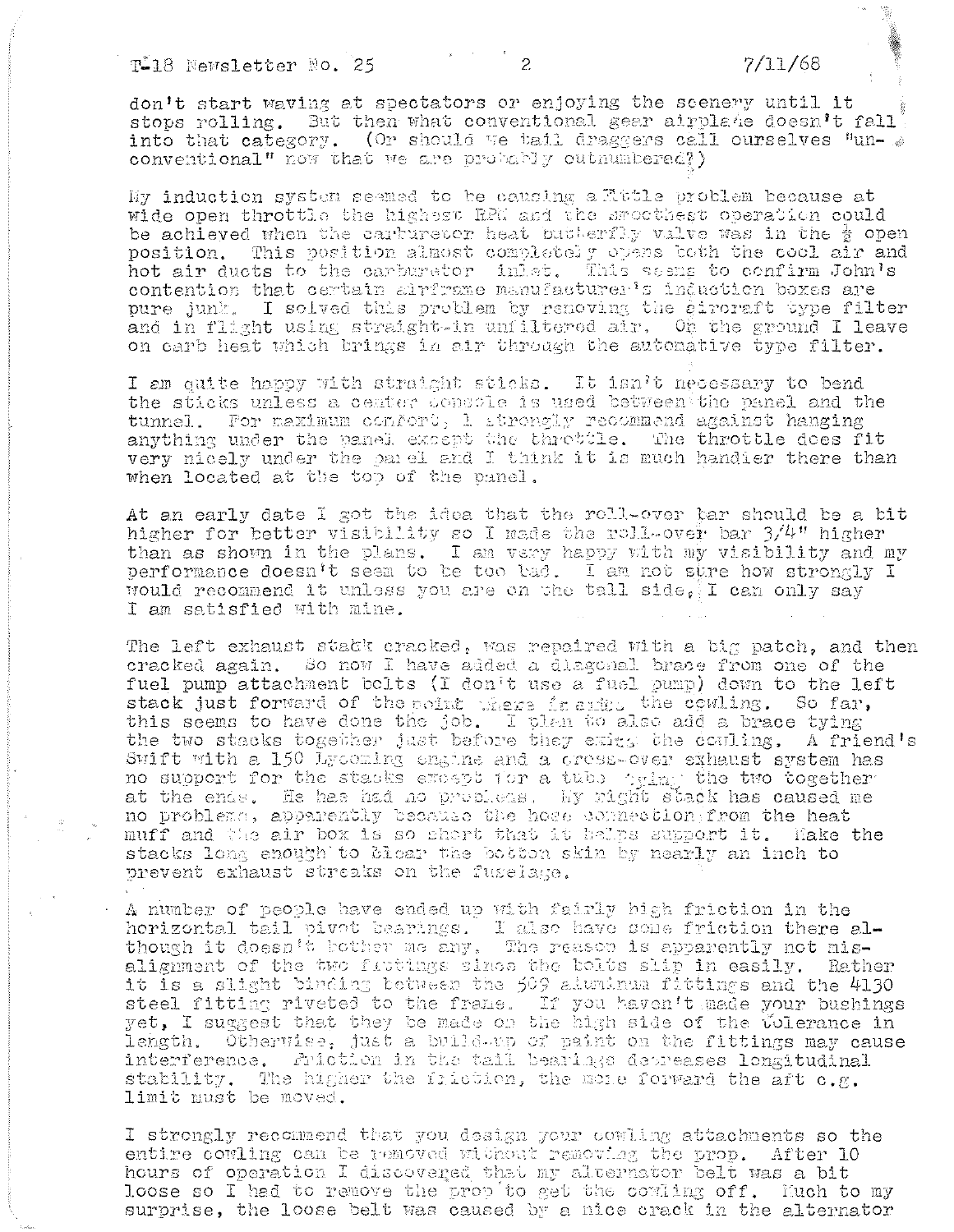The alternator attachment bracket was made of .093" 4130 and I thought it was rugged enough. Low I have added another reinforcement which is holding up all right. Alternators attachment brackets should be made of .125" 4130 or heavier. Hake sure there is absolutely no flexure possible or the millions of oycles will soon cause a crack.

Bill Johnson - I've been in Seattle this week where I talked with Bill Johnson. He just added wheel pants to his T-18 and says it helped his cruise about  $4$  to  $6$  mph. He left for California in his ship to attend a couple of fly-ins. Sounds like a great way to spend a vacation.

Irvin Faur - The 200 hp fuel injected engine is now installed and flying in Irvin's T-18. He says he can't see much difference in speed over the 160, but the rate of climb and fuel consumption have gone up nicely. It will climb at 4000 feet/min. now instead of 2,000. Because the engine installation didn't allow room for an exhaust system, he cut 4 holes in the bottom cowling and stuck short stacks out. He made one other addition which he likes cuite well. To keep out that hot lowa sun, he painted the top of his canopy. (John Shinn is going to try a little variation of this by making an omni antenna out of aluminum tape and taping it inside the canopy. Don Carter has mounted his transmitting antenna back of the seat under the canopy.) I used to think I would like to cover the canopy with an opaque materiel for shade until I found how much fun it is looking down at the scenery through the top of my canopy.

Priming - Since my carburetor has an accelerator pump, I didn't install a primer. This seems to be a wise decision because I have had no trouble starting the engine even in the coldest weather. It sure saved a lot of trouble not having to gather up parts and install the primer.

On the subject of carburetors, John says the MA-4 works better than the HA-3 but the  $iA-4$  only fits the 0-320 oil pan.

Haterial Sources - Here is a list of sources for T-18 materials. If you know of other good sources, just let me know.

Canopies (one Piece)

H & R Supply  $P, 0$ . Box 43 Wilmington, N. C. Glen Ereitsprecher 18415 Second Ave., So. Seattle, Wash. 98148

Lee Hanlyn Odessa, Texas George Ratray  $\pm$  Rt.  $\bar{0}$  aften Rd. Böloit, Wisconsin

You're on your own. Write the prop shops that repair propellers.

Spencer Aircraft . Dallas Avenue Seattle, Washington

Fiberglas Parts

Props

Cleco Fasteners: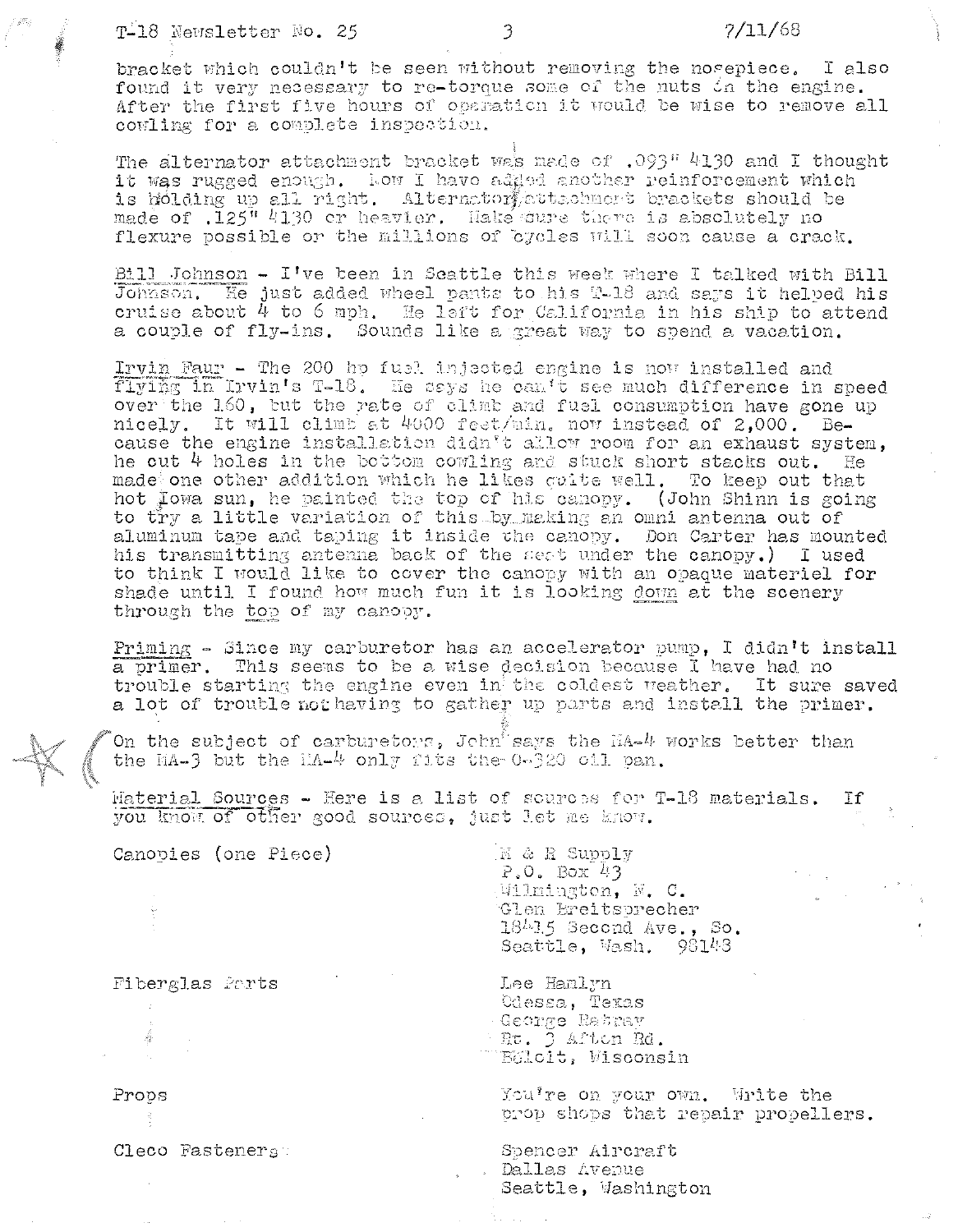| T-18 Newsletter No. 25                                                                                                                                                                                                                                                                                                                                                                                                                                                                                                                                                                                                | 4                                                                                                                                           | 7/11/68 |  |
|-----------------------------------------------------------------------------------------------------------------------------------------------------------------------------------------------------------------------------------------------------------------------------------------------------------------------------------------------------------------------------------------------------------------------------------------------------------------------------------------------------------------------------------------------------------------------------------------------------------------------|---------------------------------------------------------------------------------------------------------------------------------------------|---------|--|
| Ribs & Aluminum Roll Over Bars<br>$\mathcal{L}_\infty(\mathbb{R})$                                                                                                                                                                                                                                                                                                                                                                                                                                                                                                                                                    | Rudy Adler<br>13503 Choltenham Drive<br>Sherman Oaks, California                                                                            | 91403   |  |
| Steel Tubing                                                                                                                                                                                                                                                                                                                                                                                                                                                                                                                                                                                                          | Machineeraft<br>Trun <sub>s a</sub> hio                                                                                                     |         |  |
| Flaps and Tail Coil Springs                                                                                                                                                                                                                                                                                                                                                                                                                                                                                                                                                                                           | Spencer Aircraft                                                                                                                            |         |  |
| Aluminum Kits including Extrusions Sport Aero                                                                                                                                                                                                                                                                                                                                                                                                                                                                                                                                                                         | 19 Crescent Sumter SC<br>Merrill Jenkins<br>Harbor City, California                                                                         |         |  |
| Hardware also rubber molding                                                                                                                                                                                                                                                                                                                                                                                                                                                                                                                                                                                          | All-Aircraft Parts<br>16673 Bascoe Blvd.<br>Van Nuys, California                                                                            | 91406   |  |
| Hardware                                                                                                                                                                                                                                                                                                                                                                                                                                                                                                                                                                                                              | Stite Aircraft<br>Riverside, California<br>Spencer Aircraft<br>8410 Dallas Avenue<br>Seattle, Washington<br>$B$ & $F$<br>Oak Lawn, Illinois | -98108  |  |
| Hardware, including Hi Shears and Sport Aero<br>Pop Rivets and Lunch                                                                                                                                                                                                                                                                                                                                                                                                                                                                                                                                                  | 19 Cressent :<br>Sumter, S.C.                                                                                                               |         |  |
| Wheels & Brakes                                                                                                                                                                                                                                                                                                                                                                                                                                                                                                                                                                                                       | المتوازع والمستور والمستحدث والمتعارض والمتحدث والمتحافظ والمستحدث والمتحدث<br>Rosenhan<br>830 E. 6400 So.                                  |         |  |
| Fiberglass Tanks                                                                                                                                                                                                                                                                                                                                                                                                                                                                                                                                                                                                      | Midvalo, Utah<br>Floyd Haples<br>69 W. BelAir Elvd.<br>Glarksville, Tenn. 37040                                                             |         |  |
| Engine Mounts                                                                                                                                                                                                                                                                                                                                                                                                                                                                                                                                                                                                         | Helvin Eiles<br>16341 Mahogany St.<br>Fountain Valley, Calif. 92708                                                                         |         |  |
| Spinners                                                                                                                                                                                                                                                                                                                                                                                                                                                                                                                                                                                                              | John Tonzer<br>6658 Junila Ave.<br>Canoga Park, Calif. 91306                                                                                |         |  |
| Prop Extensions                                                                                                                                                                                                                                                                                                                                                                                                                                                                                                                                                                                                       | Ron Linmerman<br>1915 Hokinley St, N.E.<br>liinneapolis, Minn. 55418<br>Merle Soule<br>Box 20123<br>Dallas, Texas                           |         |  |
| Visit With John Thorp - $5/13/58$ - John is in the process of thoroughly<br>reviewing all T-13 design calculations and making the necessary changes<br>to permit standard type certification at 1806 lbs. gross. The higher<br>gross is being used since everyone is exaceding the 1300 lb. gross.<br>The design is being made in accordance with all FAA STC requirements<br>so that if the regulations should ever tighten up and require it, any<br>T-18 built to the drawings, precisely, could obtain a standard cert-<br>ificate. Of course, this would require complete conformance down to<br>the last rivet. |                                                                                                                                             |         |  |

 $\frac{1}{\mu}$ 

 $\hat{\boldsymbol{\beta}}$  $\frac{1}{2}$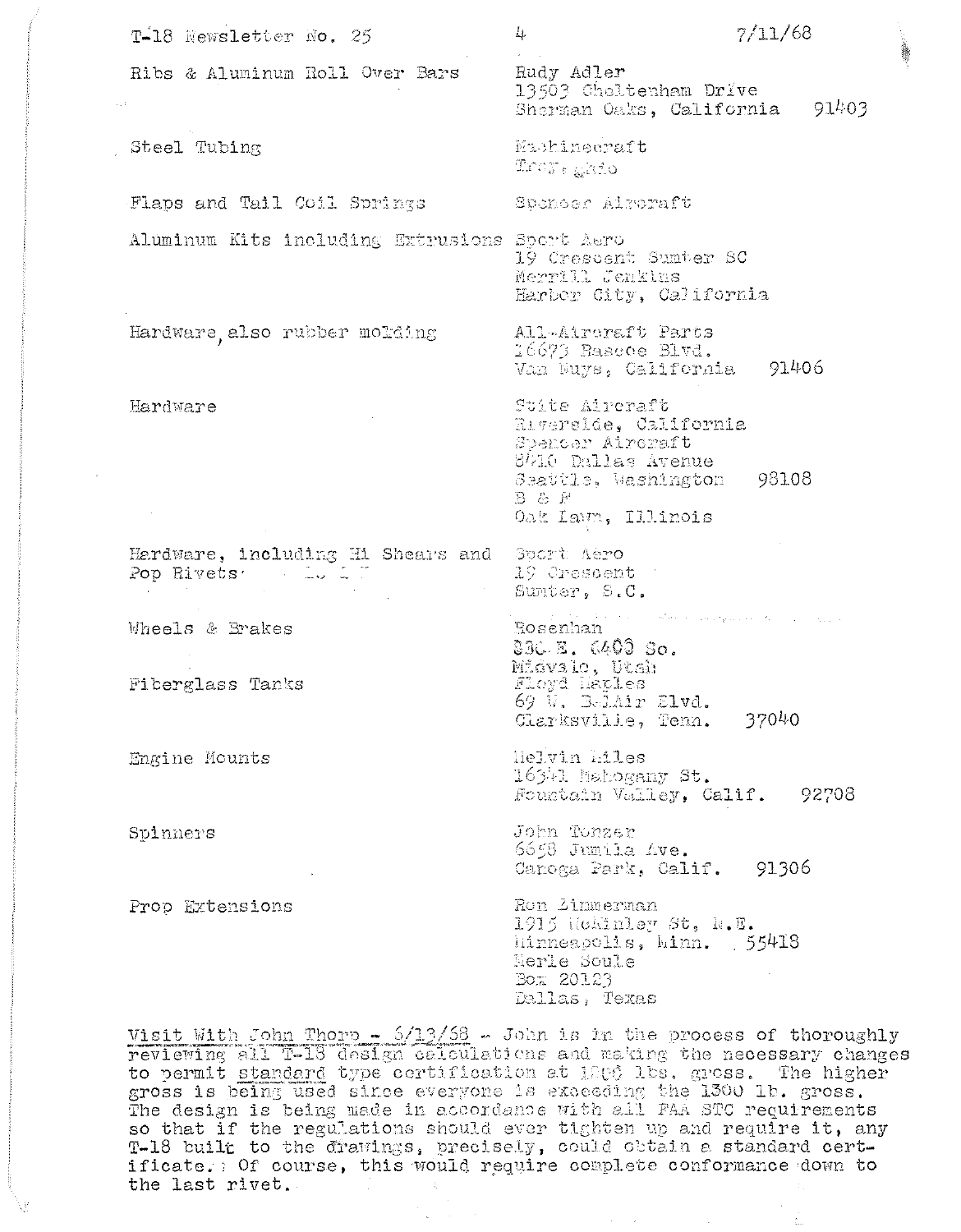Bulletins - Two changes are being made. To increase the strength of the tie-in between the side skin and the 501 bulkhead, an .032 doubler will wrap around the outside of each corner at the ends of 601. This can and should be done on all T-18's intended for aerobatic maneuvers.

Secondly, the horizontal tail main spar is being changed to decrease its thickness near the ends and increase the thickness near the center. The spar will be made of  $2^n$  x  $(049^n$  wall with a  $34.84^n$  long insert made from 2" x .125" wall turned down to fit inside the .049 tube. The heavy solid rib in the outer end of the fl? tab will be replaced<br>With a bent up .025 sheet rib. Also, the -2 locator should be riveted<br>to the end of the .049 spar. He-500 thp should be made as lightweight as persicle-especially it it is made of fiburglas. Use only two layer: of cloth. These changes increase the strangth of the horizontal tail by 50% and increase its natural frequency by lowering the mass near the tips and stiffening the center portion. Although design calculation show that the original design is strong enough for operation under redline speed, the changes will increase the safety margin. New drawings for these changes will be mailed out within several weeks.

I saw some of the drawings for the new air filter box. These drawings along with complete couling drawings will be issued later. John says he can hardly get anything done for ansuering the phone so let's everyone let him alone so he can get some work done!!

Mod Problems - His biggest problem is still the person who wants free advide on a do-it-yourself modification to the T-18. You can save yourself some money by not calling has about that subject because he won't approve modifications, period. If you had any idea of all the possible ramifications of the apparently most insignificant modification you would think twice before making any. For instance, what amatuer designer would think that using fiberglas tail tips instead of metal could raise the moment of inertia and lower the natural frequency affecting flutter susceptibility?

Roll Trim - If your airplane needs some additional roll trim, instead of adding a trim tab, first try berding the trailing edge of each aileron slightly. Of course you bend there the same direction that a tab would be bent. It really works great.

Jack Brightwell Flies #484 - You think we have troubles. Jack Eright-Well of Australia has his T-18 flying and has had some interesting experiences with the authorities. They made him use a certified prop which naturally was quite long. Then they required 9" prop clearance with one flat tire. After building three sets of gear he finally got into the air. How about a full report, Jack?

Cowling - John's all-metal cowling looks very nice. Believe it or not, only the rose of each cheek requires stretching and welding. Everything else is made of simple bends. Lee Hemign already made a copy of the nose pieces so can furnish fiberglas copies of them. The cowling has one very important feature, it is designed to be taken off in sections without removing the prop. This is an absolute must. He plans to use no screws, only cambedks, ate. Drakings will be eventually made for the cowling.

Horizontal Tail - Several people have made mistakes in positioning the 510 fitting on the horizontal tail spar. Check it carefully. If you goof, don't drill a new set of holes.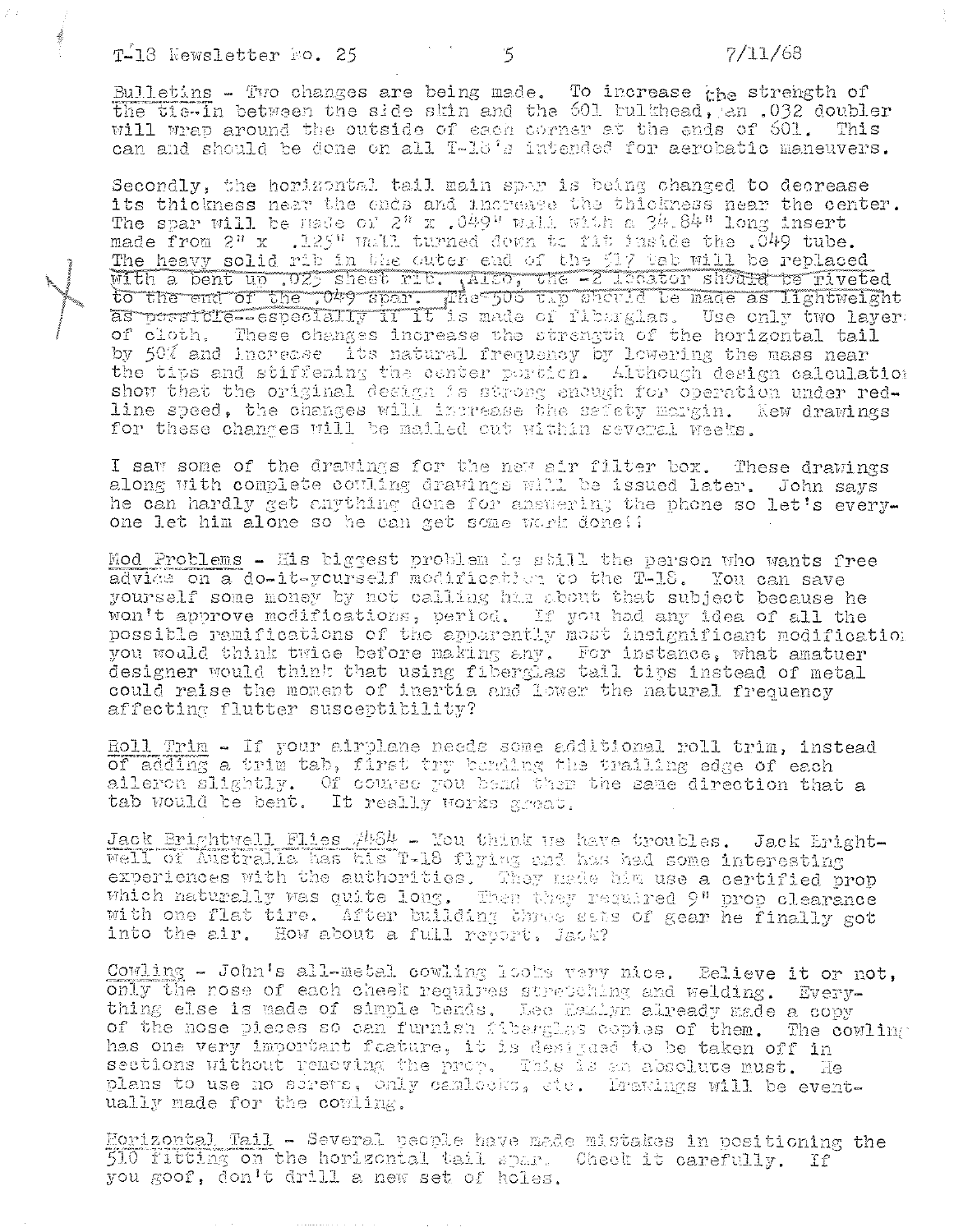# $T-18$  Newsletter No. 25 and 20  $\sim$  6

 $7/11/68$ 

Cooling - For best cooling, the .040 flange should not be trimmed off along the sides of the firevall. Ensure its should be used to attach<br>.025" strips bent with about a  $\frac{1}{2}$ " railus like this:

 $\frac{1}{\sqrt{25}}$ <br>Aluminum  $\frac{15}{25}$   $\frac{1}{25}$   $\frac{1}{25}$   $\frac{1}{25}$   $\frac{1}{25}$   $\frac{1}{25}$ 

There are two sizes of Corvair oil coolers. One has about twice the cooling capacity of the other. The most common one is the small one.<br>Use the big one for best results. I opened the bleed hole up to .090"<br>but the oil temperature still got up to 210<sup>0</sup>F in 90" outside air. I'm going to try a larger hole to get the temperature under 200 F on a hot day although the red line is 2450F, the limiting item on the size of the bleed hole is not pressure at orulas rom but rather pressure at idle. For best cooling, place the cil sector in front of the left front cylinder.

011 - In warm weather, use 2AE 40 weight oil. If chrome rings are used, detergent oil can be used from the start. (The 0-290-G ring set has a chrome top ring.) If standerd rings are used, it may help to set the rings by using non-detergent oil for 25 hours.

Break-in - John doesn't believe in a ground run-in for an aircraft engine. The dimensions of parts hardly change over many hours of operation. He simply assembles an engine, runs it enough to make sure it is working OK and then flies it at normal rpm.

Templates - I now have a complete set of templates for all skins on the T-18 except the rounded forward top fusslage skin. These templates wore made from T<sub>hor</sub>p's. They include rudder, wings and tail.<br>Since the rivet holes are already located on the skins, it is necessary to transfer hole patterns backmards to frame, spars and ribs. For instance, for wing rib rivet holes, a long transfer strip must be made from the wing skin pattern. Then this must be wrapped around the full-size tooling ribend holes punched into it. Then this fullsize rib is placed inside the master overlay rib and holes punched in the overlay. Then you can insert the ribs in the overlay and punch the holes in them.

So now I have one set of fusclage templates and one set of templates for the entire airplane. The charge for use of the fuselage temp-<br>lates is 03 and for the complete set is 03. This is just enough to cover cost of replacement. Each user pays his own shipping to his location.

The only problem with the template deal is that only a limited number of people can use them due to the large acount of time consumed in shipment. To make the T-18 a real sump to build, perhaps the kit suppliers like Sport Aero and Herrill Jerlins should make a set of templates and then mark all skin kits before shipment. It would be worth a few bucks extra if this could be arranged. I am contacting both Sport Aero and Merrill Jenkins to see if this can be arranged.

 $\mathcal{O}(\mathcal{O}^2)$  .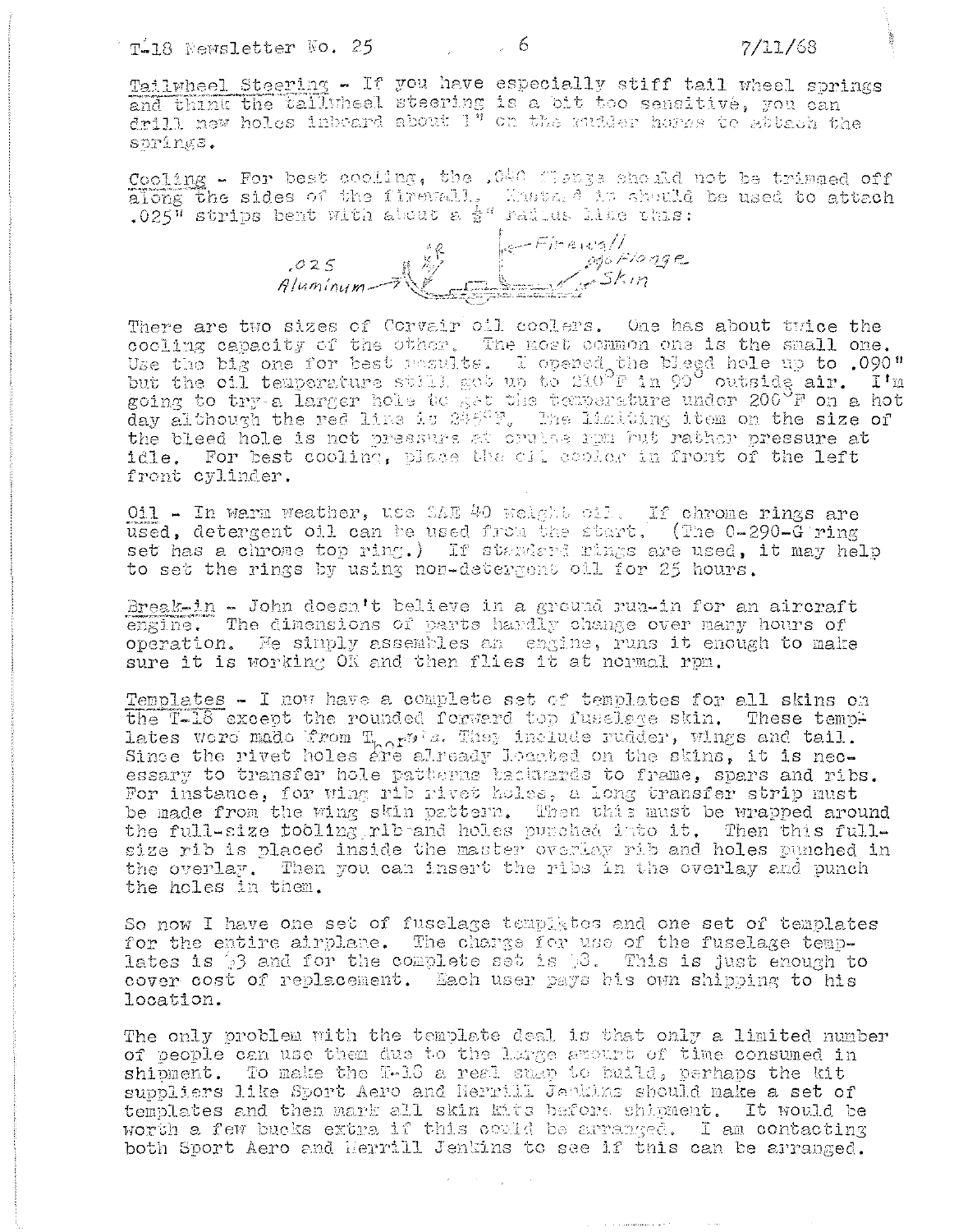## $7/11/68$

Safetying - During a recent inspection of a beautiful homebuilt biplane in my capacity as Designee, I came upon a surprising error. All the cotter pins were turned sideways. Upon checking through CAM 18 I found that it did not even tell how to install cotter pins. Since some of you might be in the dark about this, hene are some pointers. 1. Use only properly plated cotter time. Eardware store variety will rust. (2) Use the proper size for the bold. (3) Bend one half up and around the end of the bolt. Out off so it just comes to the bolt centerline. Bend the other half down and out off so it just touches  $(l)$  lever re-use cotter pins or safety wire. the washer.



Safety wire should be installed where cotter pins dan't be used like<br>on prop bolts or studs in the oil pan. Whe wire stould be tightly tuisted between bolts and installed so that if the bolt tries to come unscrewed it will put tancion on the wire rather than compression. Don't use rough j ed pliars to wist wire or it may become badly out up. Either use a special tool or twist by hand. Don't safety all prop bolts with one continuous length of wire. Use stainless steel wire.

Washers - All nuts must have washers under them. Since bolts com in 1/8" incremental lengths, it might be necessary to use two mashers-but no more. Also the bolt should be long enough so no threads bear against the material being joined.

Elastic or metal stop nuts are permitted on any bolt not transmitting a torque load. Hake sure that at least one full thread is showing above the nut.

Hardware - Only AF hardware is permitted so don't buy any bolts or nuts from a local hardware. Send to an established aircraft supply house. Good sources are: All-Airbraft, Spencer Aircraft, Stits, B&F, and Sport Aero. Ads appear for all these in Sport Aviation.

Material Sources - Some time ago I reseived a letter from someone saying that he didn't know where to buy materials and "of course the newsletters were of no help". I wasn't aware that we didn't have a source listed in the back newsletters. There is no charge for ads so if you want anything included, just hat me know.

Newsletters - Re-read your old newsletter: once in a while to refresh your memory. Cuite frequently I find prople making mistakes that could have been axoided is they had romestored what they had road.

ZZh Codes - Runit forget sip codes. The poet biddee will not accept newsletters without them.

Visit With Thorp - 6/27/63 - Stall Spoilers - My 1-18 had a decided habit of dropping off on the right wing in a stall. There was plenty of warning first with lots of buffeting; however, I decided to try the stall spoiler John suggested. About the only effect they had was to raise the speed that buffeting occurred, but didn't cure the wing

7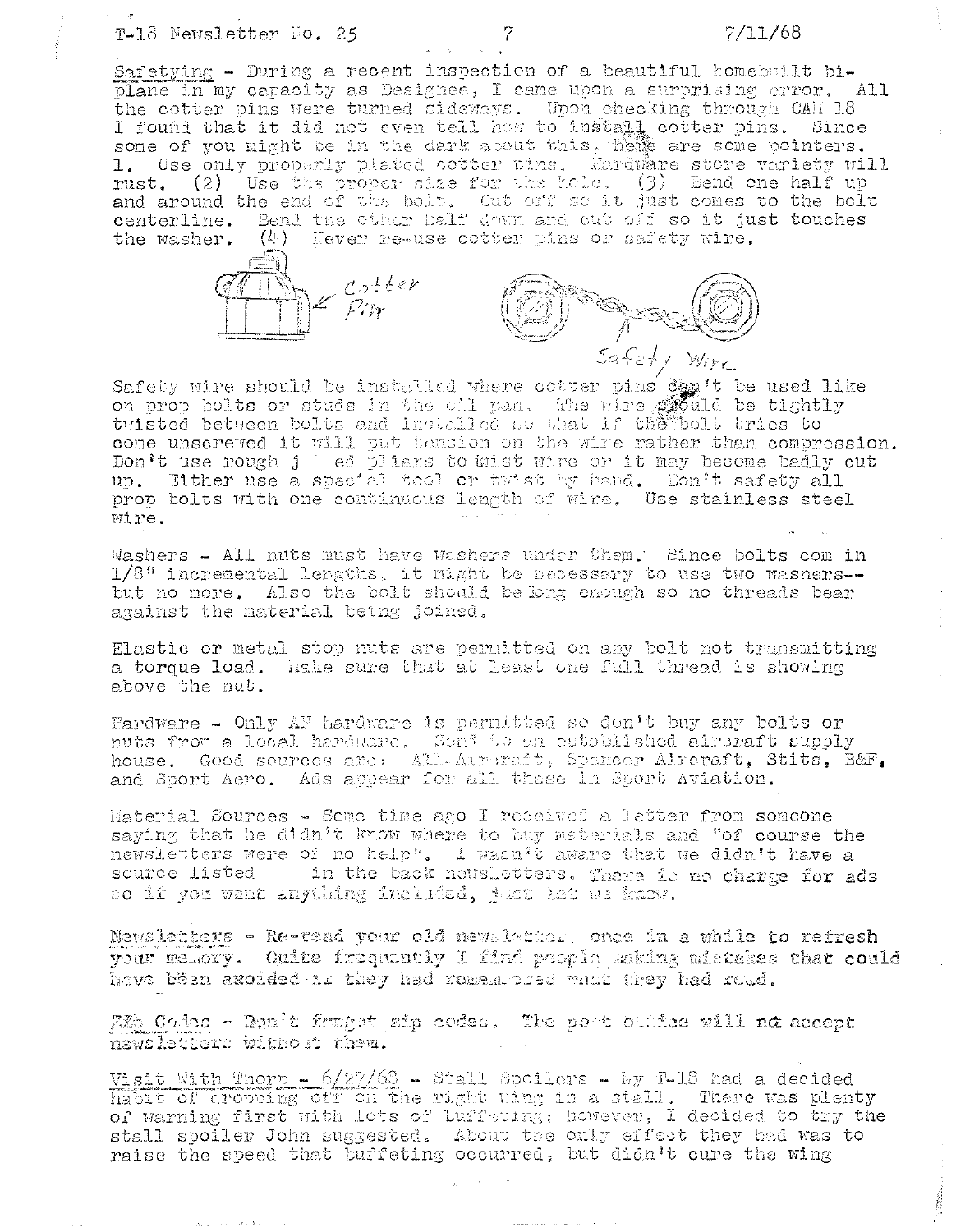8

drop-off. John says that since every T-18 seems to stall differently (it takes only a tiny anount of wing twist to cause one wing to stall first) it is necessary to experiment with the spoilers using tufts of yarm to indicate what is going on. Just scotch tape 2" inch long piece of yarn to the wings in spannise rows 6" apart with 6" spacing. In normal flight these should all be laying down smoothly, but as the stall occurs they will reverse direction.

They should also be used on the fusclass, erneotally along the wingfuselage juncture to determine whether there as a good enough seal. John has found a need for a scal there where the flap butts against the fuselage.

Flight Tests Over - On June 21, I flew into Rochester Airport for my 50 hour inspection with 50:19 on my tach. I had really been putting on the time at a rate of one hour a day and, toward the end, over two hours. My wife says that I used up my whole year's gaseline allowance.<br>They had assigned me a flight test area  $\frac{1}{2}$  x 1<sup>2</sup> in size but it didn't quite include Rochester so they sent us a ferry permit to permit me to fly it in for inspection. I didn't want to wait for their regular visit to our airport.

Will Tetrault gave it a thorough inspection, the same as before first flight. When he crawled out he said "This is the nicest airplane I've seen--but don't tell Cessna or Piper I said that." I'm sure he was being extra generous since my worknesseip isn't all that good but it's nice to hear sousone say anyony. He changed my restrictions to read continental limits of the U.S., surperties and night VFR flights are permitted. I guess that means I can fly to Hawaii but not Canada.

On the subject of flight test time, he never mentioned anything over 50 hours--and of course, I didn't sither. He said there is no firm rule on flight test hours. He could release the restrictions at 35 if he wanted, but 50 hours is the general rule. It is up to the local inspector, your workmanship, and how well-proven is the design.

On the 105 mile return trip, I everaged 194 mph ground speed at 7500 feet. The ground wind speed was very low but it must have been helping me a bit at altitude.

A Flying Saucer - J.P. Fay has come up with a real starthing discovery. Listen to this for a first: Chalk up serial #6 as having made it's allowing to the 17 June 1968. Was beautiful, partly cloudy day,  $740$ , and a very light breeze out of the South. I had racked up  $4.5$ hours of various taxi manuevers including lots of high speed taxi runs. Ground handling of the T-18 is superier to the light aircraft that I have come in contact with. I have a Lye 0-290 GPU with an 0-320 oil pan and ma $k$ -spa carb. I seem to have plenty of power and turn close to 2600 rpm with a 65-65 prop, on take off. Haven't any more figures to give you as yet on the performance because I was pretty bray just flying. On the third flight of the day, the camepy decided to leave the aircraft. No problem flying the alreraft, even with the out down deck. You can imagine the open area. The only buffewting that was neticable was on the final approach using half flaps and nose high attitude. Even then it was no prothes. The canopy sails very nicely and didn't even scratch the glass when it landed in an open plowed field. Evidently the camepy completely aleared the I-18 since the pitot tube on the vertical statilizer wasn't bent. I don't know why the canopy came open but the forward rails are definitely too light. Also, a canopy latch would seem to be a must.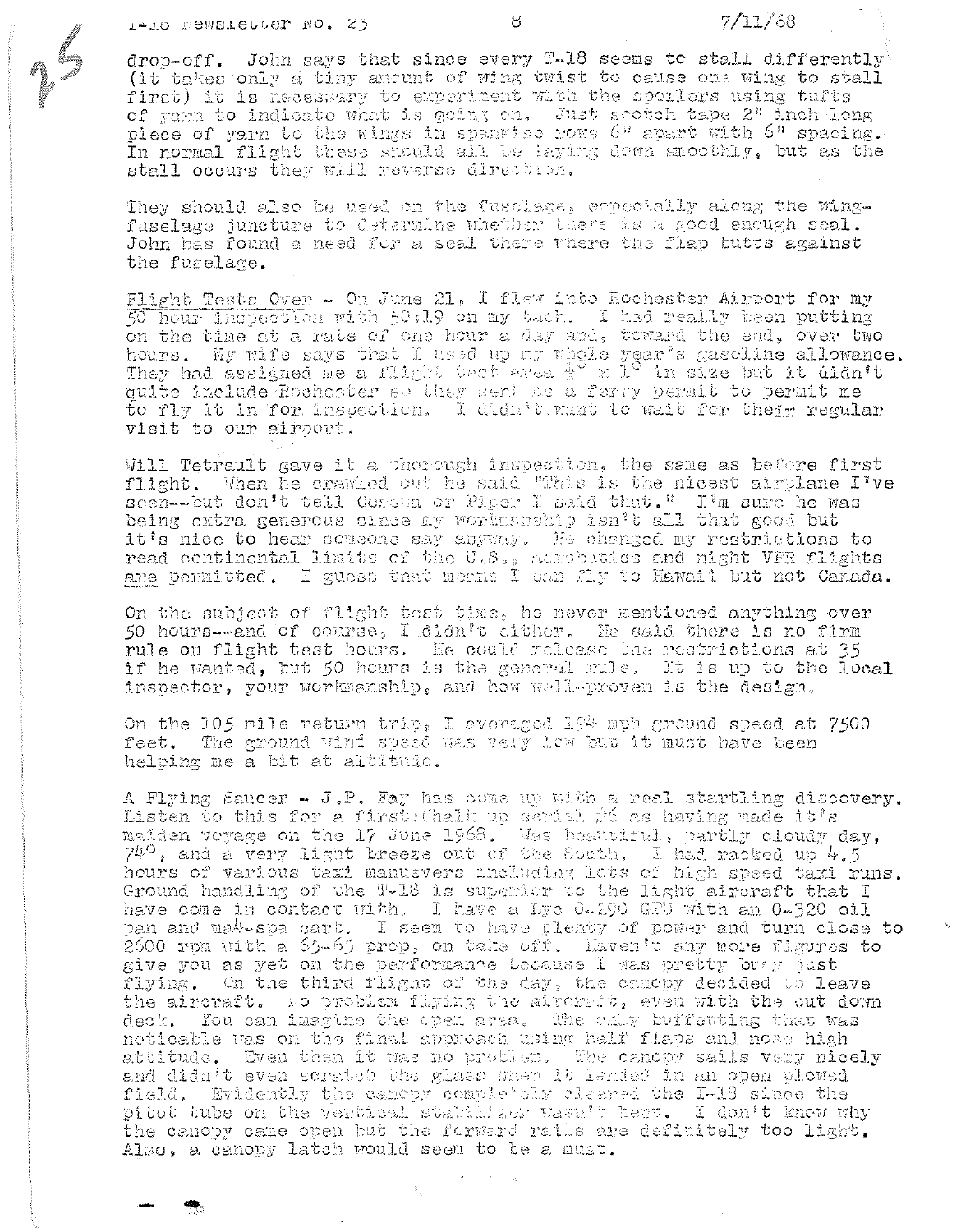By the way, mine had left wing heaviness also and I plan to put a small tab on the alleron to correct the problem. Will write more when I get some figuresi!"

Canopy Rails - According to John There, the forwird canopy rails should be secured to the windshield frame with a tab and a poprivet. He said he opened Rudy Adler's danopy the other day in flight and there was no problem. He has the tab installed. <u> "="="="="ੜਨ\/</u>  $I$ ai $I^2$ Tab $\mathscr{A}_{\mathcal{F}}$ 

I have no tabs on mine, but I used .050" stain the rails.  $\mathbf{T}$ did this because I was afraid the lighter rails would get bent by passengers crawling over them. The material was readily available at our junk yard. John says I lucked out!!

Canopy Latch - If you haven't installed a canopy latch that applies positive clamping pressure like the one shown in Newsletter 25, I .. strongly recommend you try one. When I release my latch, the wind noise nearly doubles. Other T-18's I have ridden in which didn't have good latches had high wind noise due to the seal problem.

There seems to be quite a bit of concern among some circles that a canopy latch should be accessible from the outside in case of an accident. Does anyone have a good solution? I thought of a sign reading, "In case of emergency, break glass".

Wheel Pants - After much figuring I came up with a means for attaching my wheel pants which seems to have worked out quite well. Since some people are having trouble keeping them attached, I though I'd pass on my design. First, I made my own pants which fit quite snugly. This is important if you expect to gain any speed from them. If they significantly increase cross section area, then the drag will not be reduced. That is one reason John designed only a half pant. The other reason is ease of tire inspection. My pant is 7" wide. This just clears the tire on the outside and is almost flush with the Cleveland brake unit on the inside. The brake unit protrudes a small amount through a clearance hole in the pant for better cooling of the brake.

To attach the pant to the end of the axle, I made a cup shaped part with a flange as shown in the sketch. Four plate nuts were attached

to the flange to secure the pant. To obtain a seal, I took the wheel dimensions down to our bearing store and they found one that fit perfectly: A 4" diameter disc of .053" aluminum was riveted and bonded to the inside of the pant for reinforcement, On the inside of the whoel I attached the pant with a tracket made or 1093" Scall !



4130 steel. It also had nuts attached. It is shown in the accompanying sketch. The pant cut-out has a  $1$ " wide  $0.063$ " aluminum ring bonded and flush riveted for reinforcement. Hake sure the clearance hole in the pant for the tire isn't too large. The tighter the fit, the lower the  $d$ rag.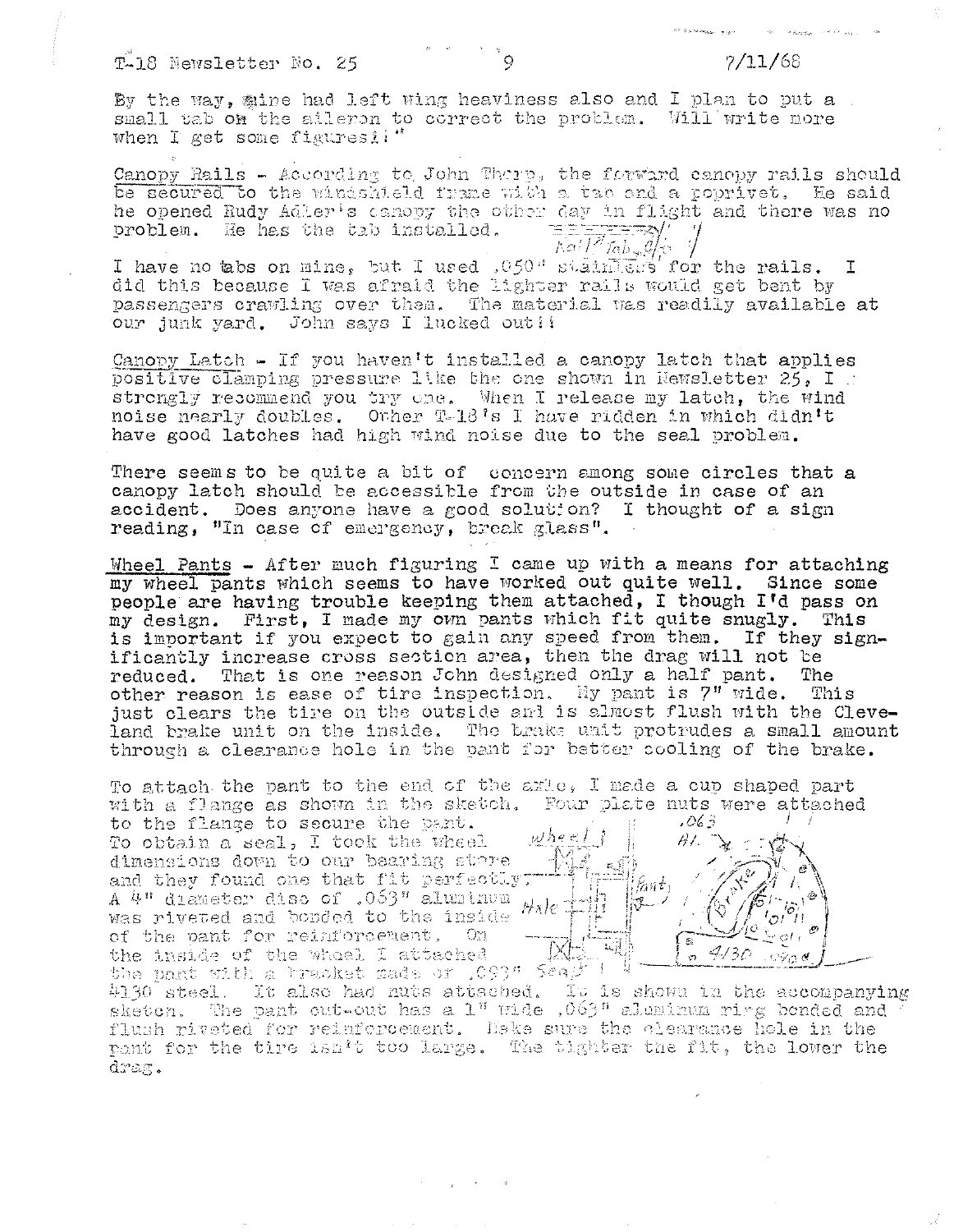KANKS

Visit to Lancaster, California - Rudy Adler has his T-18 flying now. I went out to see it at fox field which sits in the defert just outside of Lancaster and not too far from the dry lake and Edwards AFB. The evening breeze was blowing at about 30 knots as I inspected it on the ramp. They tell me that is a failty axamitate. I was sure I would see the first T-18 fly while tethered, but only my canera case got airborne.

Rudy did a very nice job on his 0-290-G powered model. It doesn't have the cutdown near deck, but otherwise it is pretty standard. He didn't finish off the airplane in its final paint scheme. Instead he just sprayed the bare exterior surface with a light coat of white laquer. After the flight test period he plans to strip it all off and put on the final rinish.

He has installed the automotive air filter about like shown on the new plans. He has put an elevated step on top of the tunnel between Step<br>Primmel the seats like this: This keeps the shoes off the seats. John recently flew Rudy's T-18 and reports that it handles very nicely with a perfectly straight ahead stall. With no electrical system or other extras, it is quite light. Climb was an indicated 2100 fpm. With his 65 x 65 prop turning at 2800 rpm the maximum indicated speed at 6500 feed was 156 mph. These figures are all uncalibrated. The stall with full flaps was close to 40 go something must have been a little off. John opened the canopy in flight with no problem.

. Then I went across town to see Lyle Fiemings 130 hp T-18 which he keeps in his front yard. It now has 70 hours on it with all restrictions lifted. It has the deck cutdown, gear leg fairings but no pants. With a fixed pitch prop, two radios and some extra tanks, the empty weight is 940 lbs. In addition to the standard tank, he put in 3  $\sim$  extra 6 gallon tanks. One is in the taggage compartment in front of the battery and there is one under each seat. The filler nock for these is through the side skin aft of the right seat,  $\Lambda$  3/8° tube connects the three tanks. It takes too long to fill these extra tanks becuase fuel must drain from the aft tank into the underseat tanks through this small tube. An engine driven fuel pump takes fuel out of either the main tank or the euxiliary tanks as determined by a selector valve. All take offs are on the main tank. A bypass around the fuel pump has a check valve which permits fuel under gravity pressure to bypass the pump in case of failure.

He split the 580- cover over the horizontal tail pivot bearings to permit inspection of the trim mechanism. Ljon If this is done, enough screws should b  $m5$   $\frac{66}{60}$  $j \in V$ . be used to carry the shear stresses in that area.

Lyle came up with what appears to be an excellent means for attaching the gap covers between the wing panels. Each cover is attached with three sorews:



ا استقلالات  $.125$ 2024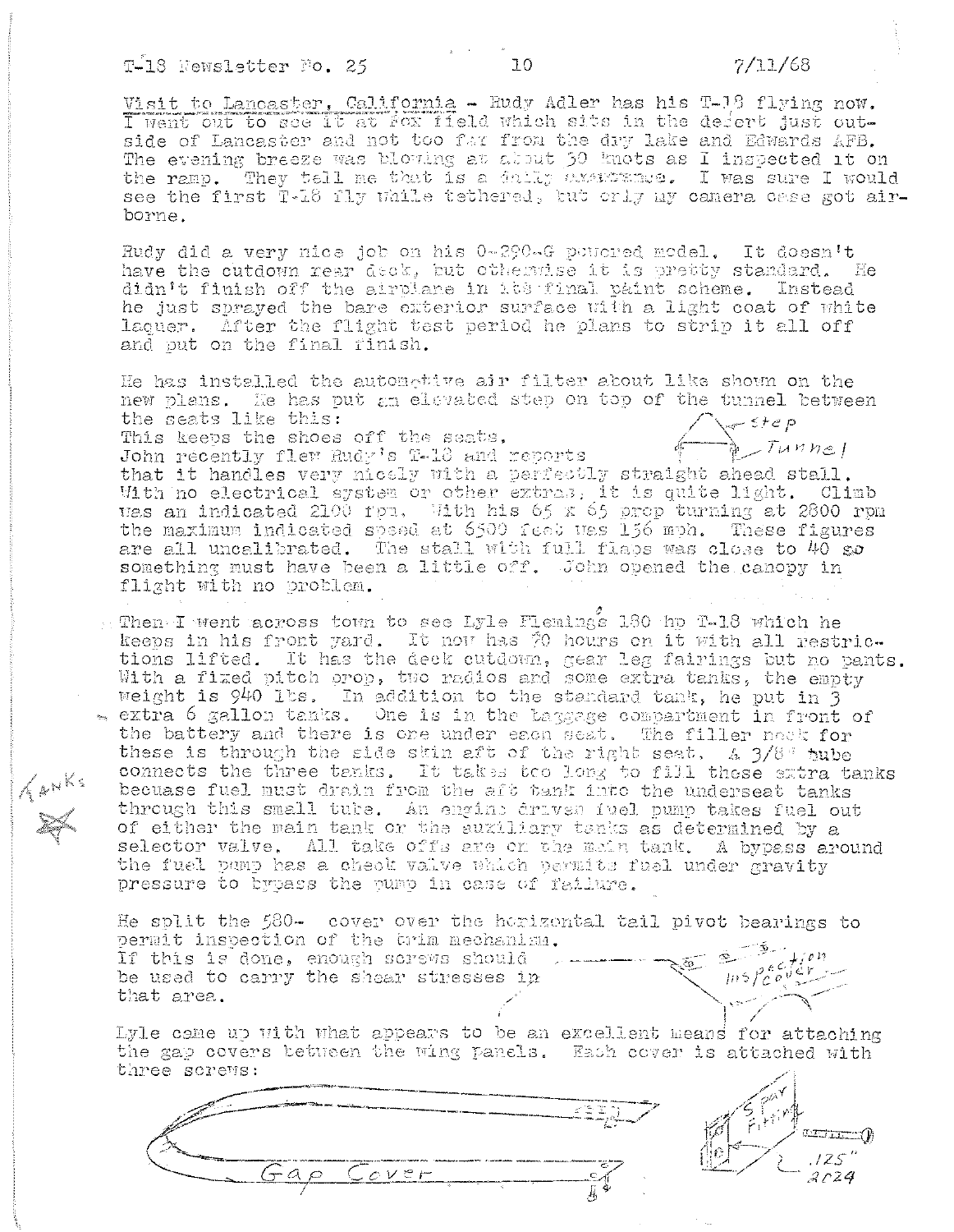Two screws attach it to the bottom aft edge of the wing and the other applies tension to the top aft edge. This makes the tightest possible fit and prevents air leakage. I highly resemmend it.

 $\mathbb{Z}^2$  ,  $\mathbb{Z}^2$  ,  $\mathbb{Z}^2$  ,  $\mathbb{Z}^2$ 

He had some excitement on a trip enesting Idaho. The main bearing seal cane out causing shoke in the cochpit. He landed on a highway anymore so he flew it to bee local atmost where they put in a new seal. They said this happens quite orten and that the oil level will not go down much below 6 quarts. After that, as modified the cowling so the nose piese could be removed without removing the prop. Another incident cocurred while landing on his foh flight. While straightening the rug around the rudder pedals with his foot, he accidentally got a parking brake Looked. You can iragins what hoppened on touchdown. The resulting ground loop bent one gear leg so he replaced the gear. Now he had disconnected the parking brakes.

He has a 2500 dirt strip a short distance down his country road. He lands on it and tust vertes up the road and parks in the front yard. Some guys have it madell

His canopy latch has a car door type handle in the center at the aft of the canopy. The sliding pin that it angages can be pulled with a cable operated from the essayst wo obrain opening the canopy from the inside. The canopy latch can thus be alossed or opened from the outside by turning the handie which also has a key look or operated from the inside by pulling the pin.

Red Line - John says that to make the FAA happy he will have to keep the red line speed at 180 thisks the tail ned is made. Then it will be raised to 200 and eventually back to the original 228. There is still no evidence that the original design is not strong enough even for 1500 lbs. gross. He thinks the failure was due to high gust loads while traveling at excessively high speed.

Take Home Feature - John says that Stewart Schureman is the only one he knows about who removes his wangs and keeps his R-18 at hone. How about some infor on how it works out, Stow?

Dimpling Sheet Hetal - When using a countersumb rivet as the male dimbling die. Disce the formis die in the usual position and back in with a bucking bar. Thace the rivet of the required type into the hole and strike the rivet head with a pertuants riveting hammer.<br>This mathed of countersinking is otten called "coin pressing" and should be used only when the regular mais die is broken or not available. Coin pressing has a distinct disadvantage in that the rivet hole must be arilled to correct rivet size before the dimpling operation is accomplished, and since the matal suretches during the dimpling operation is accomplished, and since the metal stretches during the dimpling operation, the hole becomes enterged and the rivet must be swelled slightly before driving to provide a close fit. Since the rivet head will cause shight distortions in the recess. which are characteristic to that parcicular rivet head only, it is wise to drive the same rivet that was used as the male die during the dimuling process. Do not substitute another rivet, either of the same size or one size larger.

The methods of driving solid shank rivets nay be classified into two types depending on whether the riveting equiument is portable or stationary. Since stationary riveting equipment is seldom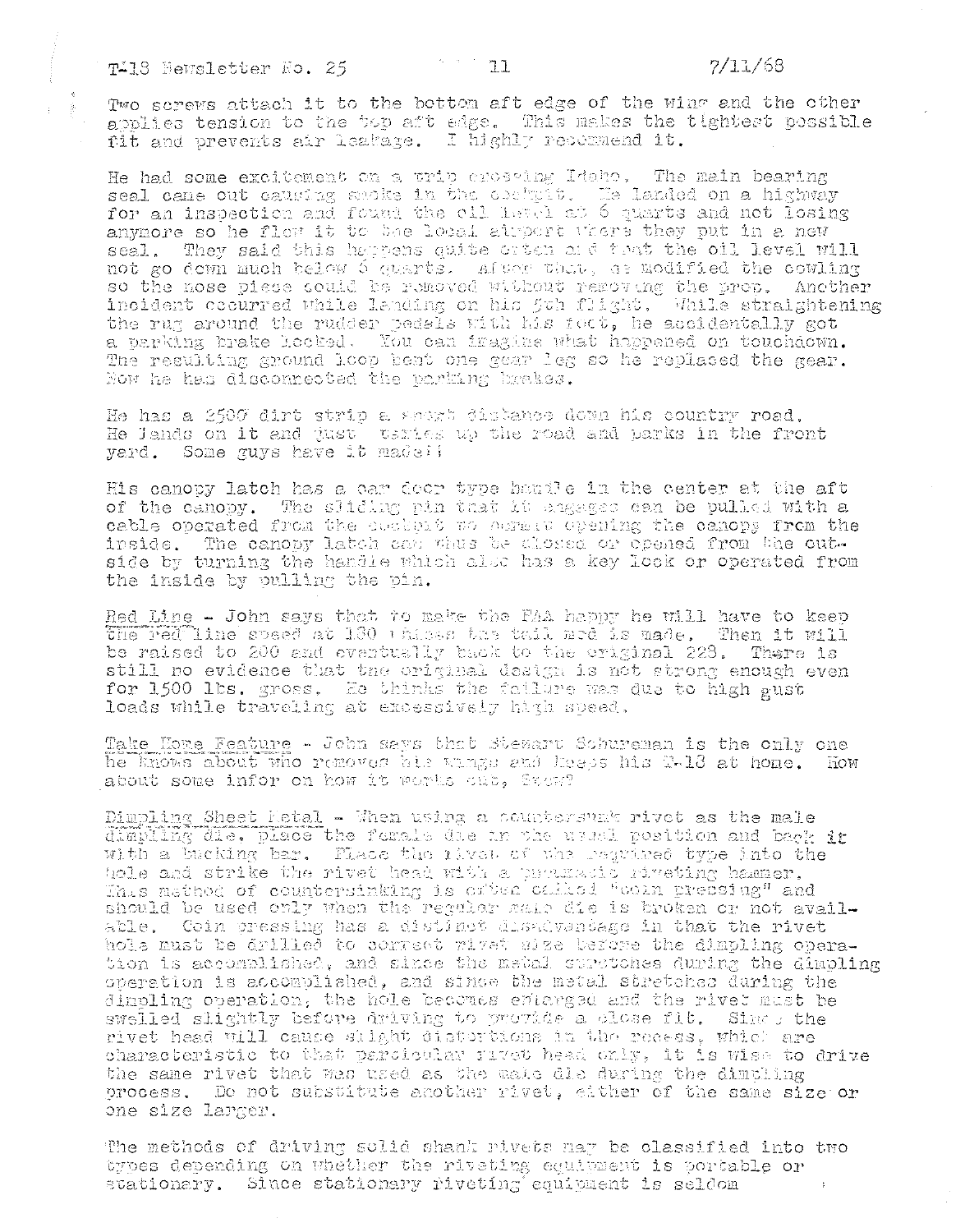used in ariplane repair work, only portable equipment. used in hand, pneumatic. and squeezer methods, is discussed here.

Before driving any rivets, be sure all holes line up perfectly, all shavings and burns have been removel, and the parts to be riveted are fastened securely teacher. The men. a "gunner" and a "bucker", usually during which the riveter holds a busking bar with one hand and operates a riveting gun with the other. When test riveting, an efficient signal system can be employed bo develop the necessary teamwork. The code usually consists of tapping the busking bar against the work; one tap may mean "not fully seated, hit it again"; two taps may mean "good rivat"; three taps man moan "bad rivet, remove and drive another", and so on.

Bucking - Salection of the anonomiste bucking bar is one of the most Important factors in hucking mother. If the bar does not have the correct shape, it will derain the rivet head. if the bar is too light, it will net give the necessary busking weight and the material may become bulged toward the shop head: and if the bar is too heavy, weght (and the bucking force) may cause the material to bulge away from the shop head. Weights of bucking bars may renge from a few ounces to 8 or 10 lbs., depending upon the nature of the work. A bucking bar for 1/8" rivets should welgh 3 to 4 lbs.

Always hold the face of the bucking bur at right angles to the rivet shank. Failure to do this will cause the rivet shank to bend with the first blows of the rivet gun and the material to become marred with the final blows. The bucker must hold the bucking bar in place until<br>the rivet is completely driven. If the bucking bar is removed while the gun is in operation, the rivet set may be driven through the material. Do not bear down too heavily on the shank of the rivet. Allow the weight of the bucking bar to do most of the work while your hands merely guide the bar and supply the necessary tension and rebound action.

Allow the bucking bar no vibrate in unison with the gun set. This process is called coordinated burking. Coordinated bucking can be developed through pressure and starfiness applied at the wrists, and with experience, a high degree of defunces can be obtained. Should you fail to vibrate the bar at gun-set speed, you will cause the material to kink into a "depression".

Lack of proper vibrating action, the use of a bucking bar that is too light or too heavy, and failure to hold the bucking bar at right angles to the rivet will cause defective rivet heads. A rivet going "olubhead" can be corrected by rapidly noving the bucking bar across the rivet head in a direction opposite to the direction of clubhead travel. This corrective action can be accomplished only while the gun is in action and the rivet is partly driven. If a rivet shank bends at the beginning of the bucking operation, place the bar in the corrective position only long enough to straighten the shank.

Hand Driving - Under certain condistions, you may have to do all your airevaft riveting by hand driving, You may use either of two methods of hand riveting, depending upon the location and accessibility of the work. In the one method, you drive from the manufactured head-end of the rivet with a hand set and hammer, and buck the shank-end by use of a suitable bucking bar. In the other method, you drive from the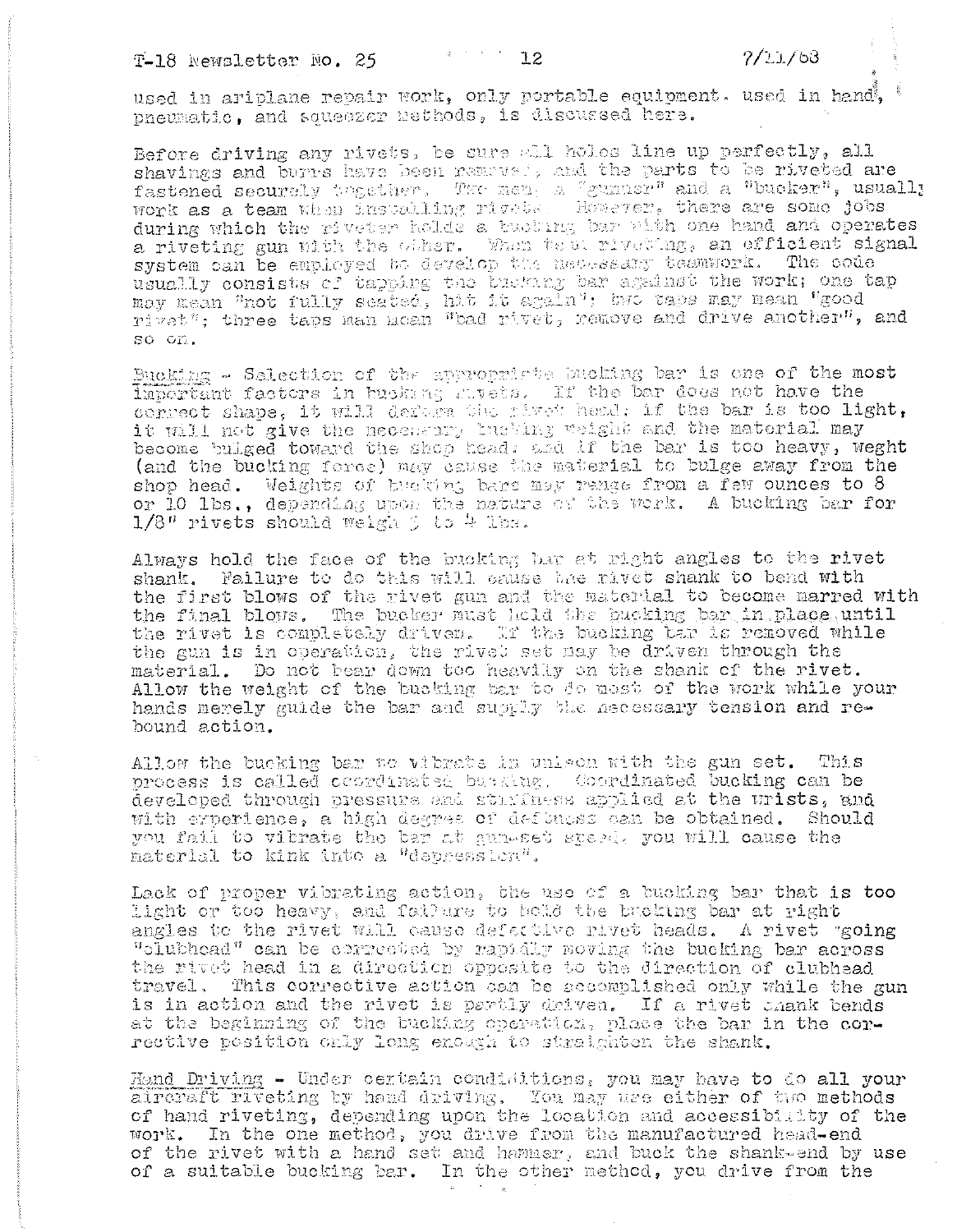shank-end of the rivet with a hand set and a hammer, and buck the manufactured head with a hand set held in a vise or a bottle bar (a special bucking bar recessed to hold a rivet set). This method is known as reverse riveting. It is cornerly used in hand riveting but is not considered good practice in preumatic riveting.

Engine Nountst. Melvin O. Miles, 163%, Nanogahy Str, Pountain Valley, California, 92708. "I have purchased Jim Swiek's T-18 engine mount jig and have made two mounts thus fer. I am also making walking beams and rudder vedals. All parts have been approved by John Thorp. All parts are magnafluzed, inspected by an inspection agency and tagged, sand blasted, glass blasted and painted with a protective  $cost.$  The mounts are for non-dynafocal mounted engines. Presently engine mounts and parts are on a first come, first serve basis with 60 to 90 days for delivery.

Present price list will be sent on request. T-18 builders who buy the engine mount, walking beem and rudder pedals together, (for a limited initial 20 orders) may have all remaining welded parts they have cut out welded free for the cost of postage both ways. The exception will be that I will not weld landing gears. Final exterior finish and tube oil or linnoil are left to the discretion of the builder for the internal preservation of the tubing.

I am a professional welder and A&P mechanic with 20 years experience. I am also building my own T-13 (slowing) --Serial Ro. 134."

Wing Fit - Don't expect your wing and fusclage to mate properly unless you locate the 601 trame only after measuring the rear to front sparedimensions on the completed wing. A number of people are having trouble with tight fits--especially if they use Rody Adler's ribe which were all made over one form blocking making the .040 rib is a little oversize.

Another One Flies - Bermard J. Thalman, 2912 Old Glenview Road, Wilmette, Illinois -"Mark up one mome T-18 that breke the bounds of earth. Yesterday, June 3, No. 86 made its maiden ilight and it was great. After reading all the articles on how tricky the lizet ilights are, I found just the opposite to be true. It tracks straight and is a pleasure on take offs and landings. Since there is maky 2 hours flying time, I can't quote any facts and figures, but it does fly nice. Those news letters have been a great help. See you at Rockford." Rockford - If all goos woll and the weather cooperates, I expect to have my t-18 at Rockford at least the last part of the week. John has donated some more parts so we have more work to do on the EAA T-18. Just got a letter from Paul who is anxious to get it completed.

Wing Removal - Just took my wing off and brought my ship home to do a little work on it before going to Rockferd. With the air of a little tool which I made to pull the main spar bal-loks (a sliding weight on a rod with a hook on the end) I was able to get everything ready and hooked up to the car in about five minutes with the help of one other It sure is nice to be able to work on your airplane at home.  $GUY$ .

Stall Spoilers - Have completed tuft tests to locate the stall spoilers. I covered the whole wing like shown in the Aug 68 issue of Airways mag, I had to locate the spoilers just outboard of the gap covers. Work great